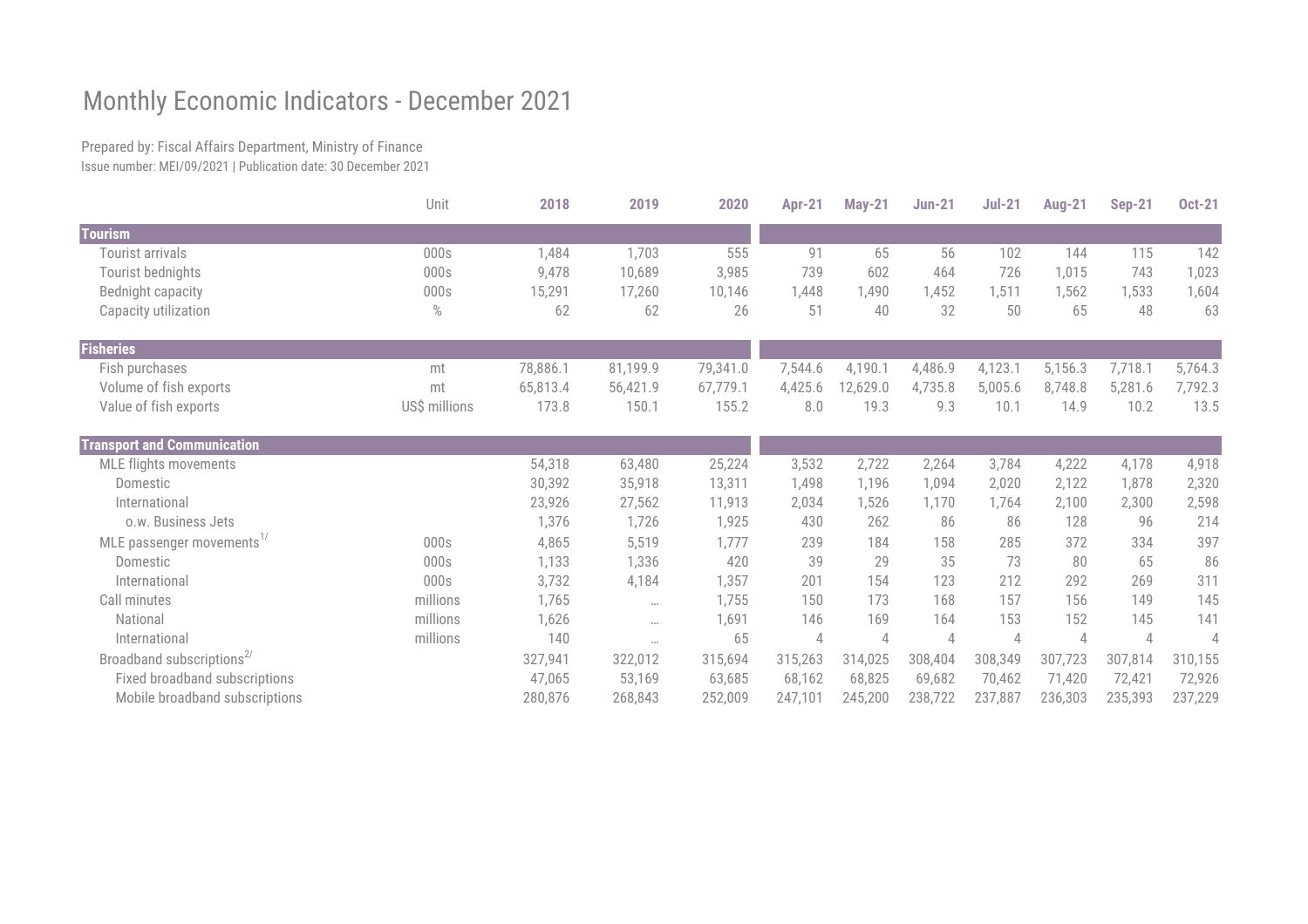|                                       | Unit                | 2018       | 2019       | 2020      | <b>Apr-21</b> | <b>May-21</b> | <b>Jun-21</b> | $Jul-21$ | <b>Aug-21</b> | <b>Sep-21</b> | <b>Oct-21</b> |
|---------------------------------------|---------------------|------------|------------|-----------|---------------|---------------|---------------|----------|---------------|---------------|---------------|
| Inflation $3/$                        |                     |            |            |           |               |               |               |          |               |               |               |
| Inflation                             | ann. % chg          | (0.1)      | 0.2        | (1.4)     | 3.3           | 2.7           | 0.9           | 0.9      | 0.4           | 0.1           | 0.1           |
| Inflation excl. fish index            | ann. % chg          | (0.3)      | 0.5        | (1.6)     | 3.5           | (2.9)         | (0.9)         | (0.9)    | 0.5           | 0.1           | 0.1           |
| Merchandise Trade 4/                  |                     |            |            |           |               |               |               |          |               |               |               |
| Merchandise trade balance             | US\$ millions       | (2, 297.2) | (2, 247.4) | (1,503.7) | (217.7)       | (188.7)       | (200.0)       | (142.4)  | (166.9)       | (180.1)       | (195.4)       |
| Merchandise exports (f.o.b)           | US\$ millions       | 339.2      | 360.7      | 285.7     | 20.1          | 29.6          | 15.2          | 16.7     | 28.0          | 19.3          | 24.6          |
| Domestic exports                      | US\$ millions       | 181.6      | 158.0      | 162.8     | 9.3           | 19.9          | 10.1          | 10.9     | 16.1          | 11.4          | 14.3          |
| Re-exports                            | US\$ millions       | 157.6      | 202.6      | 122.9     | 10.9          | 9.7           | 5.1           | 5.8      | 11.9          | 7.9           | 10.3          |
| Merchandise imports (f.o.b)           | US\$ millions       | 2,636.4    | 2,608.1    | 1,789.4   | 237.8         | 218.3         | 215.2         | 159.1    | 194.8         | 199.4         | 219.9         |
| Money and Credit <sup>5/1</sup>       |                     |            |            |           |               |               |               |          |               |               |               |
| Broad money                           | <b>MVR</b> millions | 33,088.3   | 36,241.4   | 41,394.8  | 46,315.4      | 46,067.0      | 45,608.2      | 45,682.9 | 46,629.4      | 46,410.8      | 47,784.4      |
| Domestic claims on DFC                | <b>MVR</b> millions | 39,251.5   | 40,580.6   | 55,077.4  | 57,398.1      | 56,669.1      | 57,875.9      | 59,138.0 | 60,053.4      | 58,073.3      | 59,378.6      |
| o.w. net claims on central government | <b>MVR</b> millions | 13,004.5   | 13,298.0   | 25,207.7  | 26,793.3      | 25,886.9      | 26,705.2      | 27,449.3 | 28,115.8      | 25,659.0      | 26,796.8      |
| o.w. private sector                   | <b>MVR</b> millions | 23,084.4   | 24,788.6   | 27,140.6  | 27,568.3      | 27,701.7      | 28,003.4      | 28,378.7 | 28,601.0      | 28,986.8      | 28,951.4      |
| Interest rates <sup>6/1</sup>         |                     |            |            |           |               |               |               |          |               |               |               |
| 28-day T-bill                         | $\%$                | 3.50       | 3.50       | 3.50      | 3.50          | 3.50          | 3.50          | 3.50     | 3.50          | 3.50          | 3.50          |
| 91-day T-bill                         | $\%$                | 3.87       | 3.87       | 3.87      | 3.87          | 3.87          | 3.87          | 3.87     | 3.87          | 3.87          | 3.87          |
| 182-day T-bill                        | $\%$                | 4.23       | 4.23       | 4.23      | 4.23          | 4.23          | 4.23          | 4.23     | 4.23          | 4.23          | 4.23          |
| 364-day T-bill                        | %                   | 4.60       | 4.60       | 4.60      | 4.60          | 4.60          | 4.60          | 4.60     | 4.60          | 4.60          | 4.60          |
| <b>Reserve Data</b>                   |                     |            |            |           |               |               |               |          |               |               |               |
| Official reserve assets               | US\$ millions       | 712.2      | 753.5      | 984.8     | 878.0         | 926.1         | 912.4         | 857.1    | 874.3         | 1016.7        | 947.6         |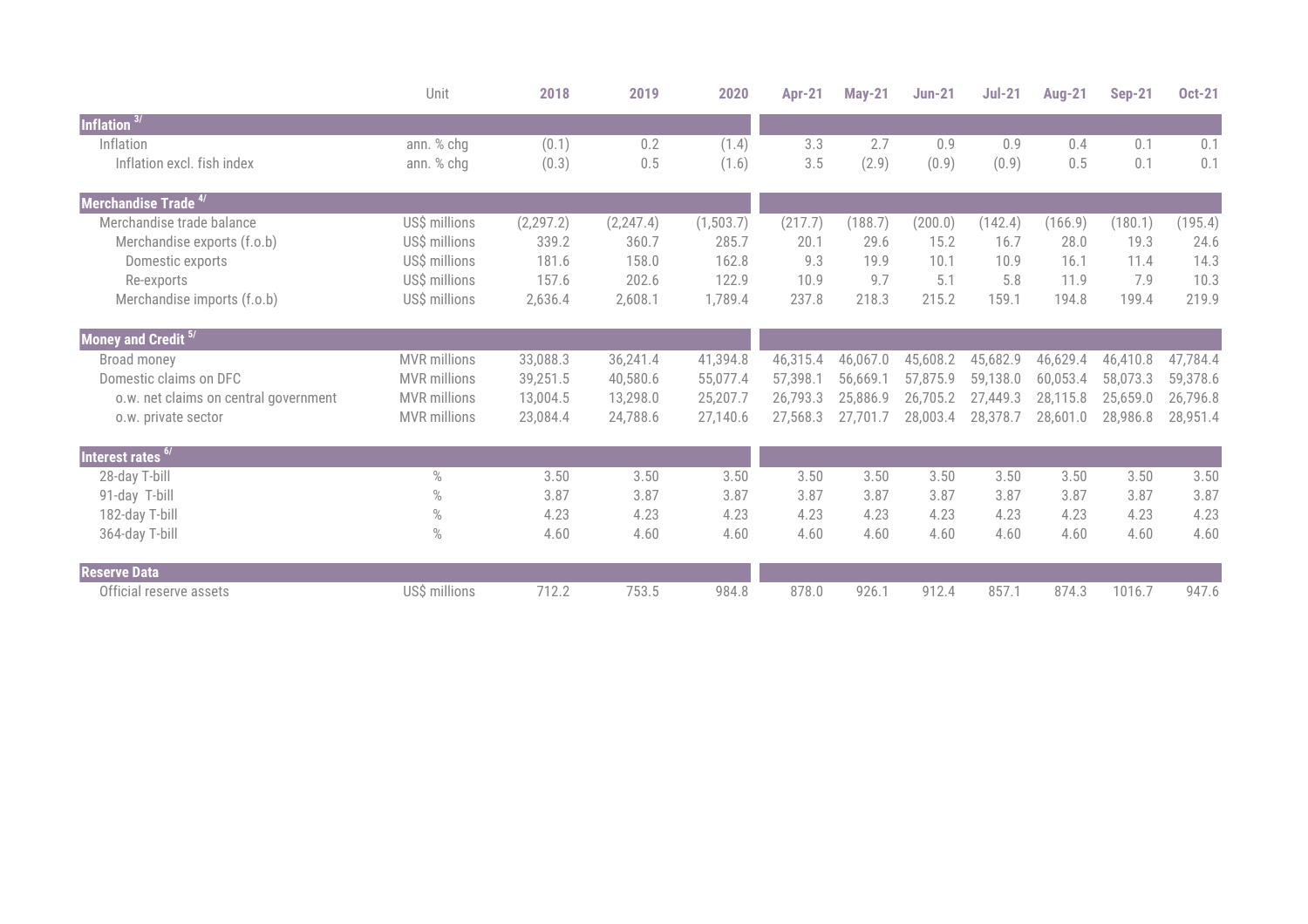|                                            | Unit                | 2018       | 2019       | 2020       | <b>Apr-21</b> | $May-21$      | <b>Jun-21</b> | $Jul-21$ | <b>Aug-21</b> | <b>Sep-21</b> | <b>Oct-21</b> |
|--------------------------------------------|---------------------|------------|------------|------------|---------------|---------------|---------------|----------|---------------|---------------|---------------|
| <b>Exchange rate</b>                       |                     |            |            |            |               |               |               |          |               |               |               |
| MVR/USD                                    | e.o.p mid-rate      | 15.41      | 15.38      | 15.41      | 15.34         | 15.36         | 15.37         | 15.38    | 15.36         | 15.40         | 15.41         |
| <b>Memorandum items:</b>                   |                     |            |            |            |               |               |               |          |               |               |               |
| <b>National Accounts<sup>7/</sup></b>      |                     | 2018       | 2019       | 2020       | $2021 - Q1$   | $2021 - Q2$   | $2021 - Q3$   |          |               |               |               |
| Real GDP growth                            | ann. % chg          | 8.1        | 7.0        | (33.5)     | (10.1)        | 75.3          | 76.5          |          |               |               |               |
| Nominal GDP                                | <b>MVR</b> millions | 81,586.1   | 86,258.6   | 57,568.7   |               |               |               |          |               |               |               |
| Nominal GDP per capita                     | US\$                | 10,333.1   | 10,476.7   | 6,697.5    |               |               |               |          |               |               |               |
| <b>Balance of payments</b>                 |                     |            |            |            |               |               |               |          |               |               |               |
| Current account balance                    | US\$ millions       | (1, 502.5) | (1, 513.3) | (1, 327.4) |               |               |               |          |               |               |               |
| Current account balance                    | % of GDP            | (28.4)     | (26.9)     | (35.6)     | $\sim$        |               |               |          |               |               |               |
| <b>Global Prices</b>                       |                     |            |            |            | <b>Apr-21</b> | <b>May-21</b> | <b>Jun-21</b> | $Jul-21$ | <b>Aug-21</b> | <b>Sep-21</b> | <b>Oct-21</b> |
| Crude oil, average of Brent, Dubai and WTI | US\$                | 68.3       | 61.4       | 41.3       | 63.0          | 66.4          | 71.8          | 73.3     | 68.9          | 72.8          | 82.1          |
| World Bank commodity price index - food    | ann. % chg          | 0.3        | (3.8)      | 6.3        | 38.9          | 47.4          | 38.7          | 36.9     | 33.3          | 27.3          | 24.9          |